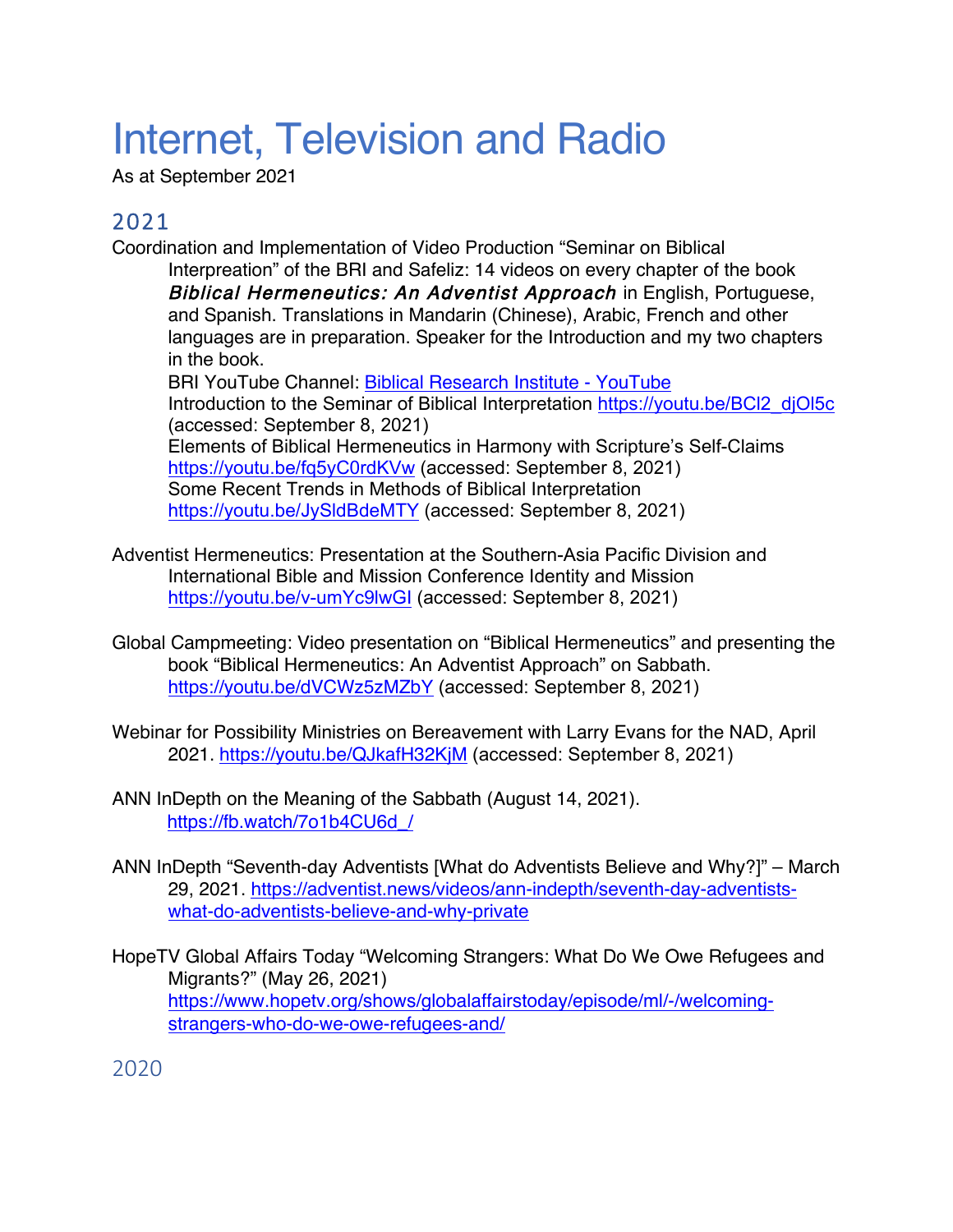Instagram posts https://www.instagram.com/frank.m.hasel/ (ongoing)

- 3 Angels Messages Interview with Bruno Menezes (and Elias Brasil de Souza, Alberto Timm, Ranko Stefanovic, Edwin Reynolds, and Gerard Damsteegt).
- Think About Adventist Theology and Understand the People in the Church Why, What and How Come? https://youtu.be/fIxgXoC2B1k

It Is Written – Bible Study with Michael G. Hasel and John Bradshaw – 13 lesson discussion accompanying the Adult Sabbath School Quarterly on "How to Interpret Scripture" (www.itiswritten.tv) Lesson 1 The Uniqueness of the Bible IIW TV - 2020 Q2 Lesson 1: The Uniqueness of the Bible (itiswritten.tv) (accessed: September 8, 2021) Lesson 2 The Origin and Nature of the Bible IIW TV - 2020 Q2 Lesson 2: The Origin and Nature of the Bible (itiswritten.tv) (accessed: September 8, 2021) Lesson 3 All Future Generations IIW TV - 2021 Q2 Lesson 3: All Future Generations (itiswritten.tv) (accessed: September 8, 2021) Lesson 4 An Everlasting Covenant IIW TV - 2021 Q2 Lesson 4: An Everlasting Covenant (itiswritten.tv) (accessed: September 8, 2021) Lesson 5 Children of the Promise IIW TV - 2021 Q2 Lesson 5: Children of the Promise (itiswritten.tv) (accessed: September 8, 2021) Lesson 6 Why is Interpretation Needed? IIW TV - 2020 Q2 Lesson 6: Why Is Interpretation Needed? (itiswritten.tv) (accessed: September 8, 2021) Lesson 7 Languages, Text and Context IIW TV - 2020 Q2 Lesson 7: Languages, Text, and Context (itiswritten.tv) (accessed: September 8, 2021) Lesson 8 Creation: Genesis As a Foundation, Part 1 IIW TV - 2020 Q2 Lesson 8: Creation: Genesis As Foundation, Part 1 (itiswritten.tv) (accessed: September 8, 2021) Lesson 9 Creation: Genesis As a Foundation , Part 2 IIW TV - 2020 Q2 Lesson 9: Creation: Genesis As Foundation, Part 2 (itiswritten.tv) (accessed: September 8, 2021) Lesson 10 The Bible as History IIW TV - 2020 Q2 Lesson 10: The Bible As History (itiswritten.tv) (accessed: September 8, 2021) Lesson 11 The Bible and Prophecy IIW TV - 2020 Q2 Lesson 11: The Bible and Prophecy (itiswritten.tv) (accessed: September 8, 2021) Lesson 12 Dealing with difficult Passages **IIW TV - 2020 Q2 Lesson 12: Dealing** With Difficult Passages (itiswritten.tv) (accessed: September 8, 2021) Lesson 13 Living by the Word of God IIW TV - 2020 Q2 Lesson 13: Living by the Word of God (itiswritten.tv) (accessed: September 8, 2021)

How to Interpret Scripture – A Conversation on the Sabbath School Quarterly with Pastor Chad Stewart and Dr. Frank M. Hasel, Spencerville SDA Church Spencerville Church YouTube Channel Spencerville Church - YouTube Introduction https://youtu.be/1INkIZaGS0U (accessed: September 8, 2021)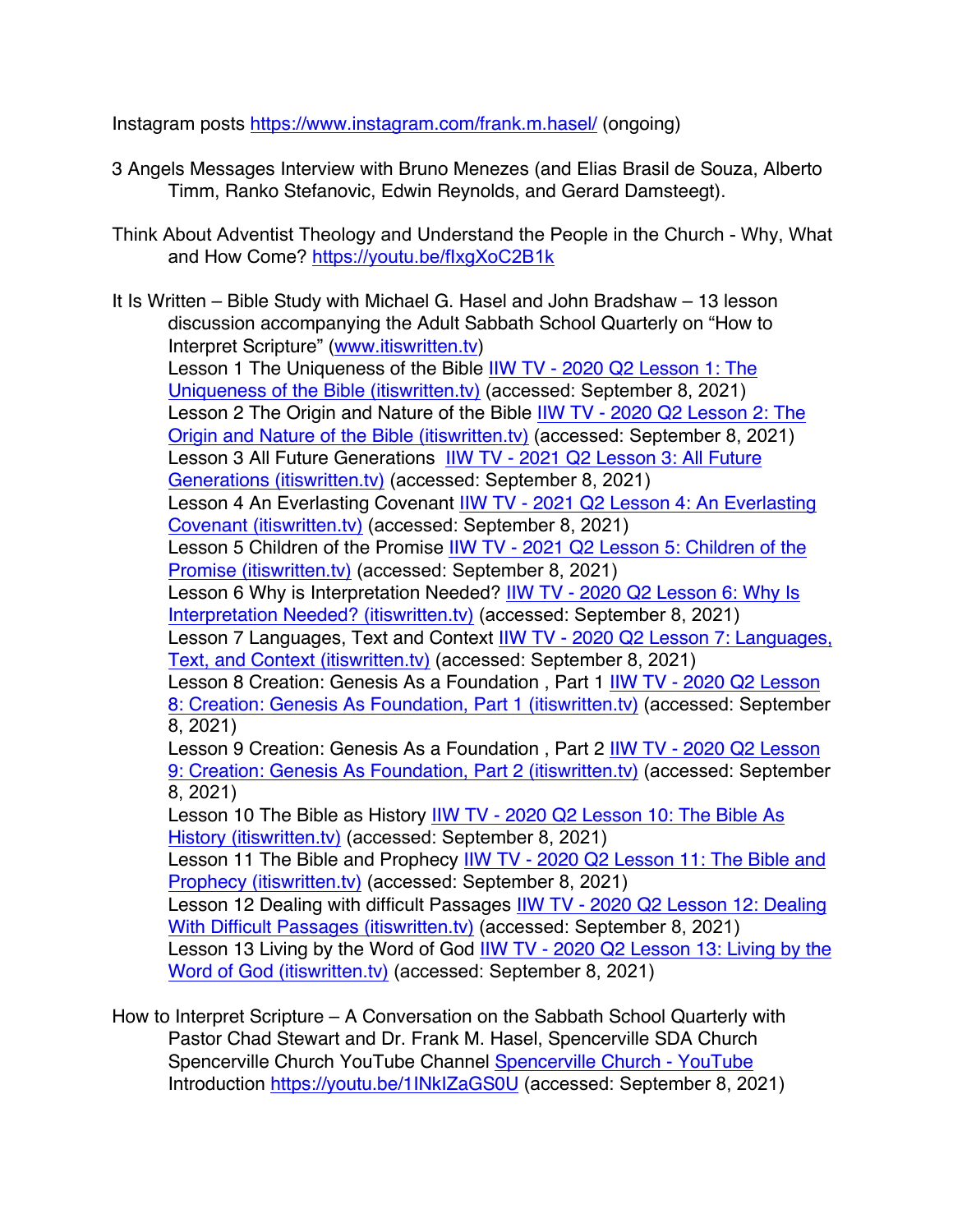Lesson 1 The Uniqueness of the Bible https://youtu.be/1INkIZaGS0U (accessed: September 8, 2021)

Lesson 2 The Origin and Nature of the Bible https://youtu.be/3MmpQ5Kh0mk (accessed: September 8, 2021)

Lesson 3 All Future Generations https://youtu.be/h1w\_tImBxSg (accessed: September 8, 2021)

Lesson 4 An Everlasting Covenant https://youtu.be/QHecJhoMaC0 (accessed: September 8, 2021)

Lesson 5 Children of the Promise https://youtu.be/jpZjnuXr6YA (accessed: September 8, 2021)

Lesson 6 Why is Interpretation Needed? https://youtu.be/5fBjN-eYoy4 (accessed: September 8, 2021)

Lesson 7 Languages, Text and Context https://youtu.be/WDiAwP4RRYA (accessed: September 8, 2021)

Lesson 8 Creation: Genesis as a Foundation, Part 1

https://youtu.be/pq0iDa1Td3Y (accessed: September 8, 2021)

Lesson 9 Creation: Genesis as a Foundation, Part 2

https://youtu.be/L9oU34d8dHw (accessed: September 8, 2021)

Lesson 10 The Bible as History https://youtu.be/ijmyCpb9K3k (accessed: September 8, 2021)

Lesson 11 The Bible and Prophecy https://youtu.be/lQi4ir7Yius (accessed: September 8, 2021)

Lesson 12 Dealing with difficult Passages https://youtu.be/EhuXA5qHK8A (accessed: September 8, 2021)

Lesson 13 Living by the Word of God https://youtu.be/R8wLOY5yJ2c (accessed: September 8, 2021)

- Pivot Points, "Save and Sound" Four theologians discuss questions about the relationship of COVID-19 and theology. AdventistReviewTV https://www.artvnow.com/trending-now/videos/pivot-points-saved-and-sound (accessed: April 3, 2020).
- Restore Podcast, Episode 53, "Interpreting Scripture", A conversation between Javier Diaz and Drs Frank and Michael Hasel (September 10, 2020) Restore Podcast: Restore-Episode 53-Frank and Michael Hasel: How to Interpret Scripture on Apple Podcasts (accessed: September 13, 2021)

#### 2019

Video Production with the Communication Department of the GC on "Understanding the Bible" (https://www.youtube.com/playlist?list=PL-k2Gb-DBYo-LHw8rZiju8RCeQuTIB8AL):

What Made you Want to Study Theology? https://youtu.be/5Z\_45dzYW8Q (accessed: September 8, 2021)

What is Your favorite thing about the Bible? https://youtu.be/3US8DcgTUqU (accessed: September 8, 2021)